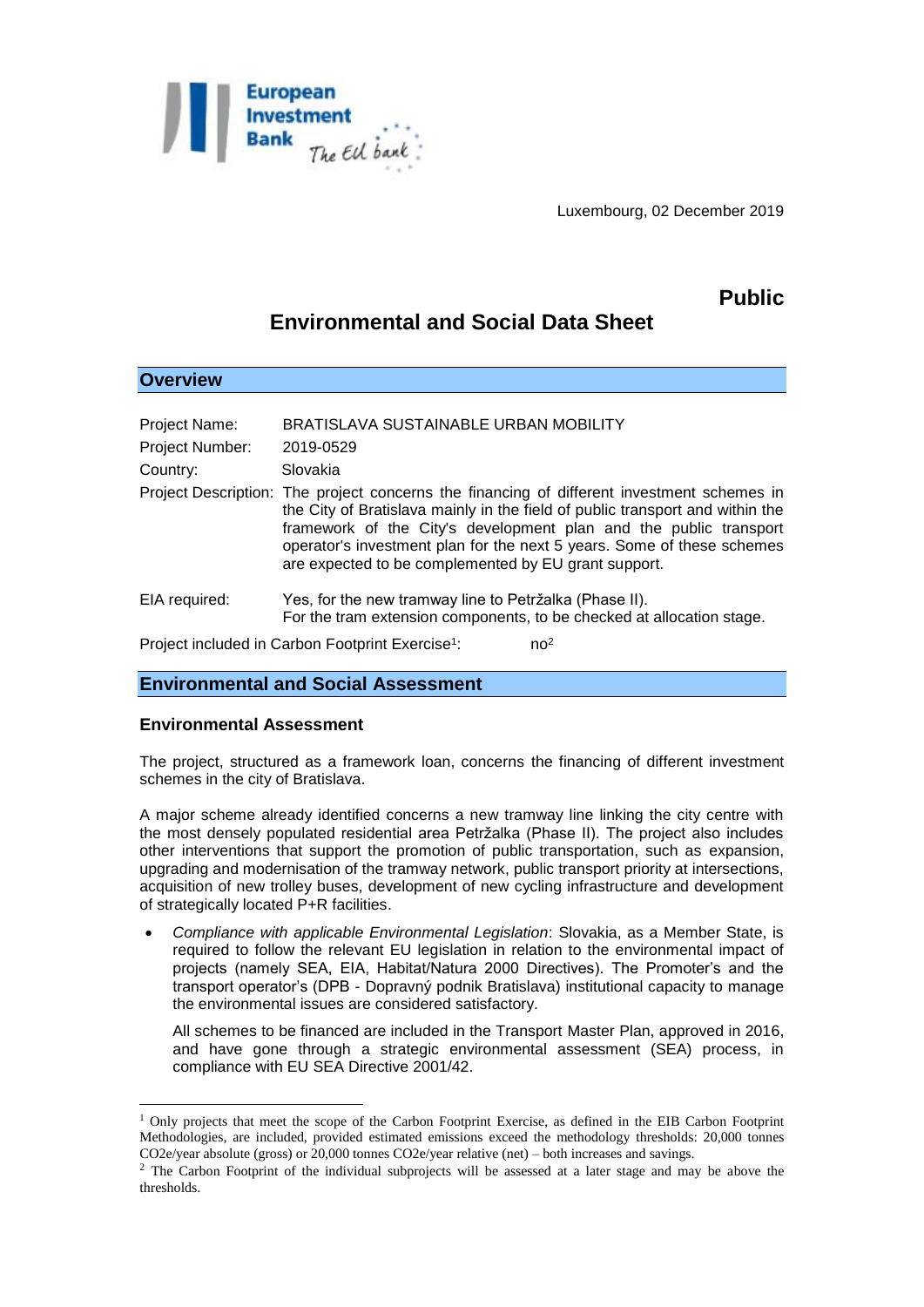

Luxembourg, 02 December 2019

The following table summarises the environmental requirements of the targeted components:

| <b>Component</b>                                         | <b>Environmental details</b>                                                                             |
|----------------------------------------------------------|----------------------------------------------------------------------------------------------------------|
| 1. New tram line in Petrzalka (Phase II)                 | Annex II of the EIA Directive                                                                            |
| 2. Reconstruction and extension of<br>existing tramlines | Might fall under Annex II of the EIA Directive<br>2011/92/EC<br>amended<br>Directive<br>by<br>2014/52/EU |
| 3. Acquisition of trolleybuses                           | Out of the scope of the EIA directive                                                                    |
| 4. New cycling infrastructure                            | Out of the scope of the EIA directive                                                                    |
| 5. New P+R sites with transfer to<br>public transport    | Might fall under Annex II of the EIA Directive                                                           |
| transport preference at<br>6.<br>Public<br>intersections | Out of the scope of the EIA directive                                                                    |

The Bank will request, after project completion, information from the Promoter on the disposal of the trolleybuses and other rolling stock to be replaced in accordance with EU and national regulation on scrapping of end-of-life vehicles (ELV) (Directive 2000/53/EC).

For the schemes to be approved at a later stage and falling under the scope of the EIA Directive 2011/92/EC amended by Directive 2014/52/EU, relevant information and compliance with the EIA Directive will be checked at allocation stage. In particular, screening decisions will need to be made available to the Bank. The Bank will also require the Promoter to make the Non-Technical Summary (NTS) of the EIAs available to the public through publication on its website and for reporting to the EIB.

 *Environmental Impacts*: Potential impacts of the schemes will be assessed by the competent authority in the permitting process and will be assessed by the Bank when the schemes are submitted for allocation under the Framework loan. Given the location, the size and the nature of the schemes, the environmental impacts are expected to be minor and the residual impacts limited. In the cases of tram infrastructure modernisation schemes, the intervention will be limited to the existing tram's right of way, which reduces potential impacts. In addition, a number of technical and organisational measures aiming at minimising these impacts will be taken into consideration during the construction phase.

The materials from the track maintenance, mainly metal and concrete, are recycled according to the waste management plan of the city.

The renewal and improvement of public transport will contribute to reduced pollution and noise, as well as low-carbon transport, and will allow an increase in energy efficiency. In addition, the investments will have the capacity to improve the quality of public transport services, helping thus reduce reliance on private cars and maintain or increase public transport share.

 *Location, Natura 2000 and Biodiversity issues:* Given the nature of the project, with schemes located in a consolidated urban environment, no impacts on Natura 2000 or other protected sites are expected. Nevertheless, compliance with the Birds and Habitats Directives will be further checked during the appraisal of individual schemes at the allocation stage.